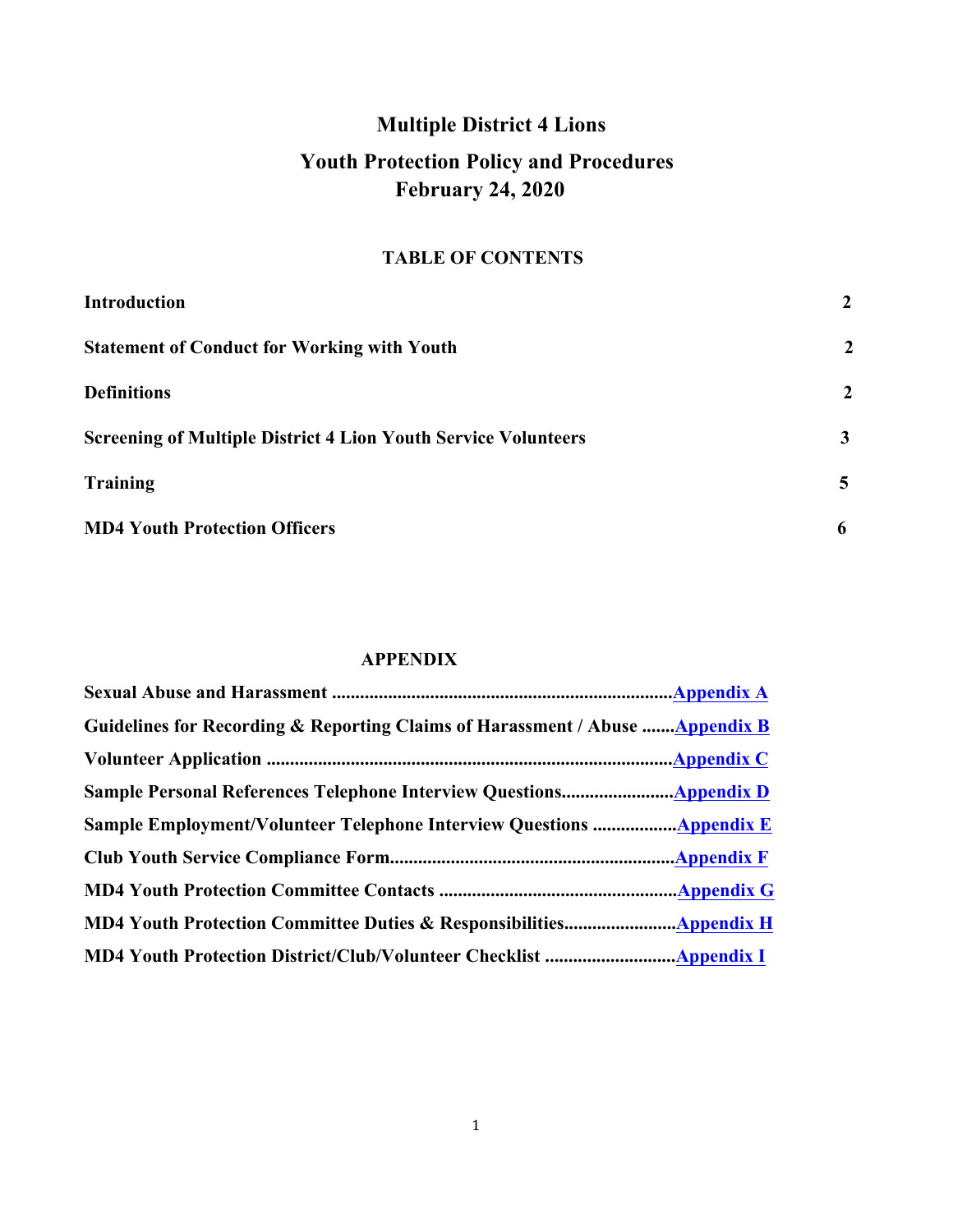# **MULTIPLE DISTRICT 4 LIONS YOUTH PROTECTION POLICY**

### **Introduction**

Multiple District 4 Lions (MD4) has an excellent record of supporting youth through Lions Youth Exchange, Leos, scholarship programs, mentoring and literacy initiatives, and other youth programs. In developing and implementing events and programs involving youth, the Districts and Lions Clubs in MD4 MUST adopt and enforce the following Statement of Conduct for Working with Youth and the Youth Protection Policy and Procedures provisions in this document.

These policies, procedures and guidelines apply to all MD4 Districts and Lions Clubs. This policy is incorporated by reference into the Multiple District 4 Policy and Procedure Manual. All Clubs that wish to participate in Youth Service Programs MUST comply with the Policy and Procedures described in this document and the attached Appendix. Noncompliance may result in a referral to Lions Clubs International and a restriction in working with youth.

#### **Statement of Conduct for Working with Youth**

MD4 strives to create and maintain a safe environment for all youth who participate in Lion activities. To the best of their ability, Lions, Lions' spouses and partners, and other volunteers MUST safeguard the children and young people they come into contact with and protect them from physical, sexual, mental and emotional abuse. **(Appendix A)**

MD4 requires all Districts and Lions Clubs to address the issue of youth protection, and to follow the MD4 Youth Protection Policy and Procedures. A District / Club may establish additional policies and procedures as determined appropriate to protect the safety and well-being of all who participate in Lion Youth Service Programs. MD4 is committed to the protection of the youth we serve, Lions and our volunteers.

School based Leo Clubs that meet on the school site, have a faculty school advisor and follow California school district clearance policy and procedures are exempt from this process. The Leo Activities in these Leo Clubs are considered a school based activity. A letter from the school district identifying the faculty advisor and name of the Leo Club is required for MD4 records.

Non-school based Leo Club advisors and volunteers are not exempt from this process.

All other Lion Youth Programs advisors and volunteers (such as, but not limited to Youth Exchange, Kids in Sight, Youth Outreach) are not exempt from this process.

Lions Clubs may choose to have more stringent requirements than this policy and procedures provide, but not less.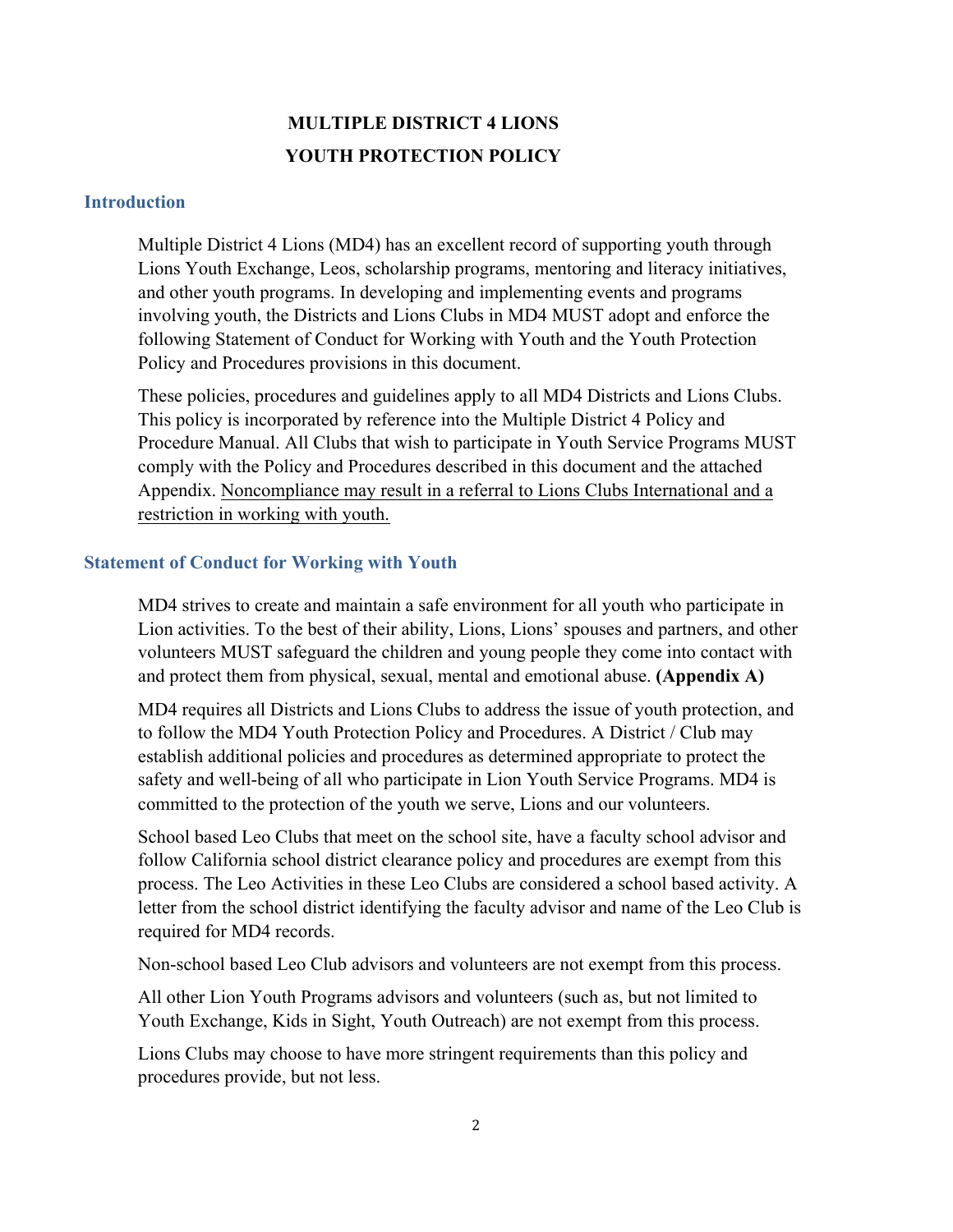### **Definitions**

#### **Youth:** Any person under age 18.

**Lion Youth Service (LYS):** All club and district activities involving youth including but not limited to Lions Youth Exchange, District Youth Leadership, and Leo Cubs.

**Volunteer:** Any adult involved with Lion Youth Service or Lions sponsored youth programs who has contact with youth is a volunteer. This includes, but is not limited to, Lions and/or their spouses or partners, and other non-Lion volunteers.

#### **Types of Volunteer Contact with Youth**

#### ● **Frequent and Recurring Contact**

Persons having frequent and recurring contact are individuals who have an ongoing role in a Lions Youth Service Program. These volunteers MUST complete the screening and training procedures for volunteers. This includes but is not limited to individuals who are Leo Advisors, Youth Exchange Host Families, work closely with Leo participants, or who provide transportation for youth to or from meetings or events on a regular basis. After screening and training these volunteers will be identified as **LIONS YOUTH LEADER.**

#### ● **Infrequent or Occasional Contact**

Volunteers who have infrequent or occasional contact are individuals who are not directly responsible for Multiple District 4 Lions Youth Service Programs participants, but who might provide incidental transportation, invite a youth to an event such as a Leo community service event, Leo conference, dinner, movie, sports event, or other weekend activity, or help out at an event. This type of contact MUST be infrequent and incidental so that a regular pattern is not developed. Further, it MUST take place in a group setting with no reasonably foreseeable risk of abuse or harassment.

Volunteers having casual contact with youth are not required to be screened or to complete youth protection training. However, Multiple District 4 Lions urge that three or more people (a combination of students and adults that **MUST** include a **LIONS YOUTH LEADER**) are present during any outing that is characterized as infrequent or occasional contact with a youth.

#### ● **Overnight Travel and Accommodations**

This policy permits a young person under age 18 to take advantage of group overnight opportunities that might occur such as attending a Lions District Conference or participating in a scheduled Leo weekend, in which the youth will be in the care and custody of a **LIONS YOUTH LEADER**. For overnight travel to be permitted, the Youth Service Protection Officer for the applicable program MUST approve the overnight travel and accommodations. If overnight hotel accommodations are required, unless the youth is a Lions Youth Exchange student who may stay with a member of their host family, the youth will share a room with other youth participants of the same gender or will be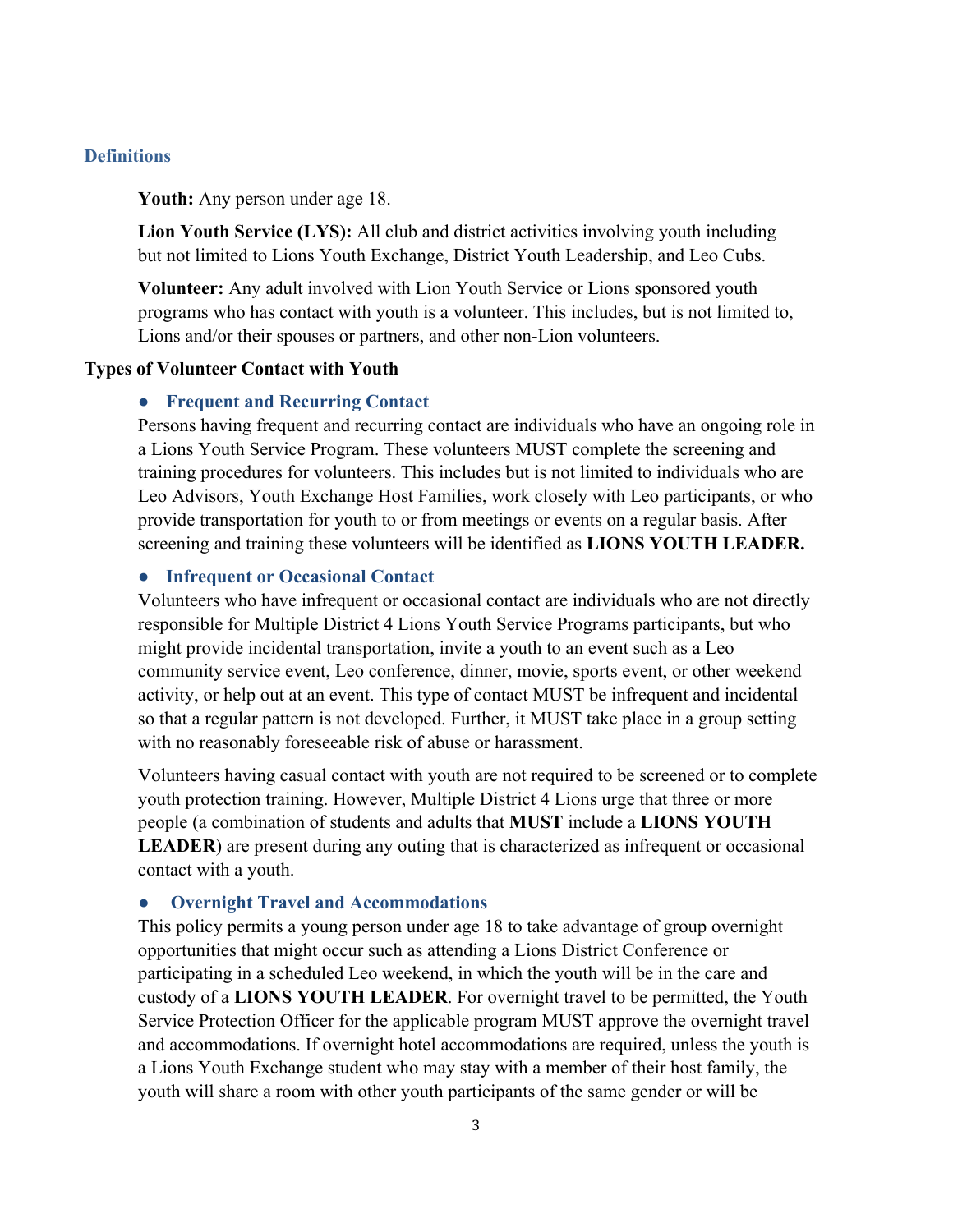provided an individual room. These guidelines MUST be followed, otherwise the proposed activity will not be permitted. It is understood that no activity can be totally free of risk and the objective of this policy is to minimize risk for all parties.

### **Screening of Lions Youth Service Volunteers**

The following screening steps MUST be completed prior to participation in youth activities.

- Complete background screening application on https://www.md4lions.org/.
- Click on Youth Protection Policy and Youth Program Volunteer Screening found on the Home page.
- Identify your District and click on your District. This will take you to the application for screening.
- Volunteers will need to pay for screenings. Districts and Clubs may make arrangements to pay for volunteer screenings.
- The background screening is good for 2 years

### **Lions Youth Exchange**

Volunteer and host families MUST complete the appropriate screening processes for their particular roles in accordance with Multiple District 4 Lions Youth Protection Policy & Procedures, governmental requirements, and any other regulatory or legal requirements. Compliance with these requirements MUST be documented and maintained.

### **Leo Clubs, Leo Leadership Workshops, and Other Youth Programs**

All volunteers who will have frequent and recurring contact with youth MUST:

- Complete a volunteer application **(Appendix C)**
- Undergo personal interviews
- Have completed three documented reference checks **(Appendix D & E)**
- Undergo background/criminal record clearance through MD4 Authorized Provider
- Undergo TB Testing or show proof of recent TB Test
- Complete Boy Scouts of America Youth (BSA) Protection Awareness Training
- Provide proof of valid driver's license, driving record, and insurance (when providing transportation)

### **Management of Screening Process**

The District/Club Youth Protection Officer for each Leo District/Leo Club is responsible for managing the compliance process for volunteers for that program. Volunteers should not begin service until the applicant has been cleared to work with youth and the TB Clearance, and driving records have been submitted. A volunteer with an approved background clearance and TB Clearance may begin volunteering with driving restrictions. Applicants must complete Youth Protection Training within 15 days of starting to volunteer.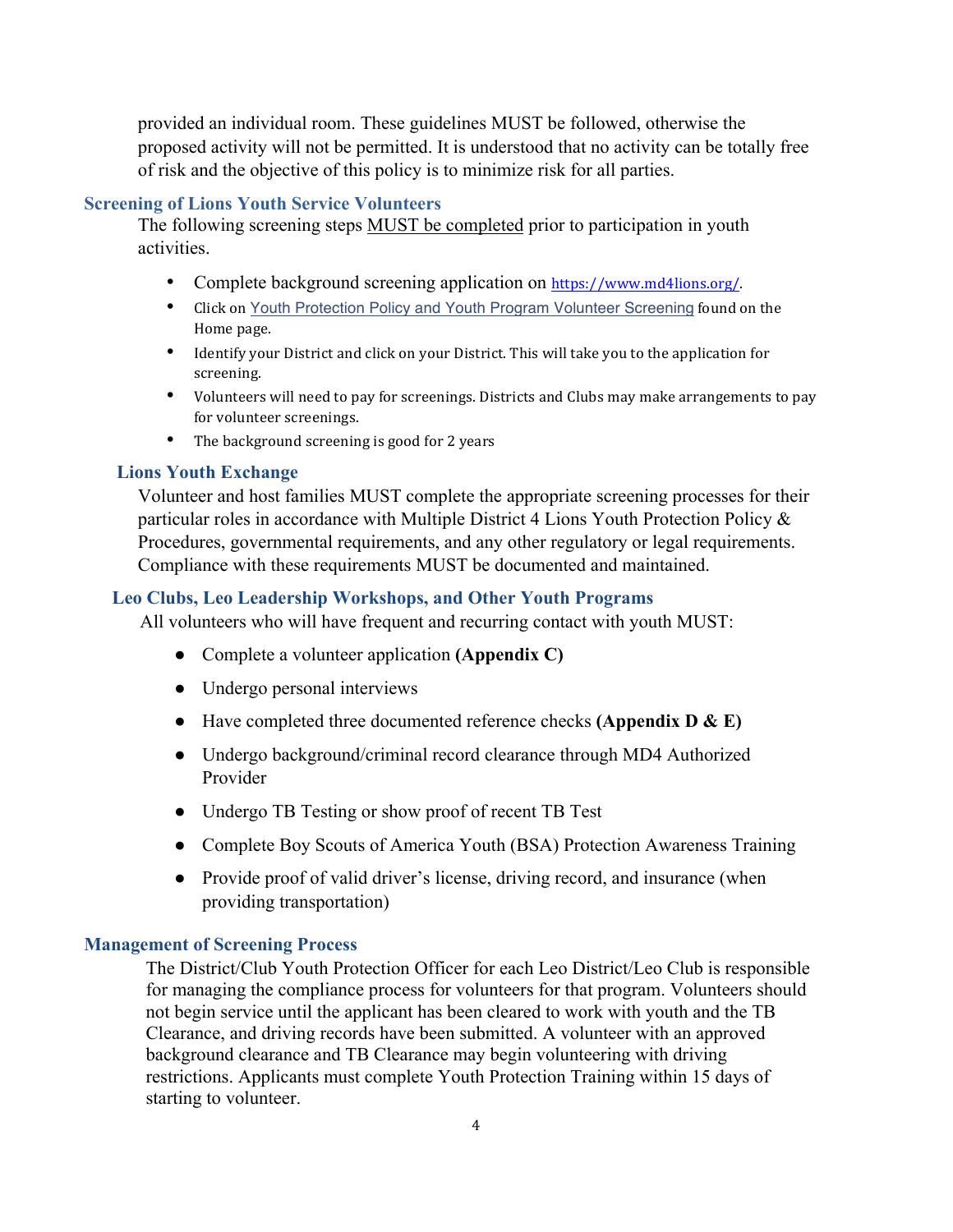### **Person Prohibited from Volunteering for Lions Youth Service**

A person prohibited from participating in LYS is anyone who:

- Has been convicted of any offense which resulted in harm to an individual, including, but not limited to assault, sexual assault, sexual harassment or neglect,
- Has been convicted of any offense which, in the opinion of the District/Club Youth Protection Officer, suggests an unacceptable risk of harm to a person in the care of that individual, or
- Is a person subject to a restraining order as the result of an allegation of Domestic Violence.

### **Training**

Multiple District 4 Lions will provide youth protection awareness (i.e. abuse and harassment prevention) training for all Lions Youth Service Program volunteers via BSA online Youth Protection Training and provide certification of completion. Youth Protection Committee members and volunteers MUST complete this training every two years.

### **Multiple District 4 Youth Protection Committee for Youth Service Programs**

Multiple District 4 MUST appoint 4 Lions to the Youth Protection Committee, one from each Area. The Committee and members report directly to the Council of Governors.

The Youth Protection Committee is responsible for ensuring that all volunteers who will have recurring and ongoing contact with youth successfully complete the following prior to participating in Youth Activities as a Lions Youth Leader:

- Receive a background screening
- Are cleared to work with youth
- Complete required BSA Youth Protection Training identified by MD4

The MD4 District Youth Protection Committee Member works directly with the District Governors in his/her Area and submits reports and information regarding status of clearances and training to the respective District Governor.

The MD4 Youth Protection Committee Members **(Appendix G)** works with the District Governor Team and District Compliance Committee to ensure that the Multiple District 4 Youth Protection Policy and Procedures are followed for all Youth Service Programs in the respective District. Examples include but are not limited to: Youth Exchange, Leos District, and Leo Club volunteers who have frequent and recurring contact with youth as a Lions Youth Leader.

Additional Responsibilities:

● Obtain Club Youth Protection Compliance Forms **(Appendix F)** from all MD4 Lions Clubs in Area providing and participating in Lion Youth Service Programs within 30 days of the new Lions' year (July 30)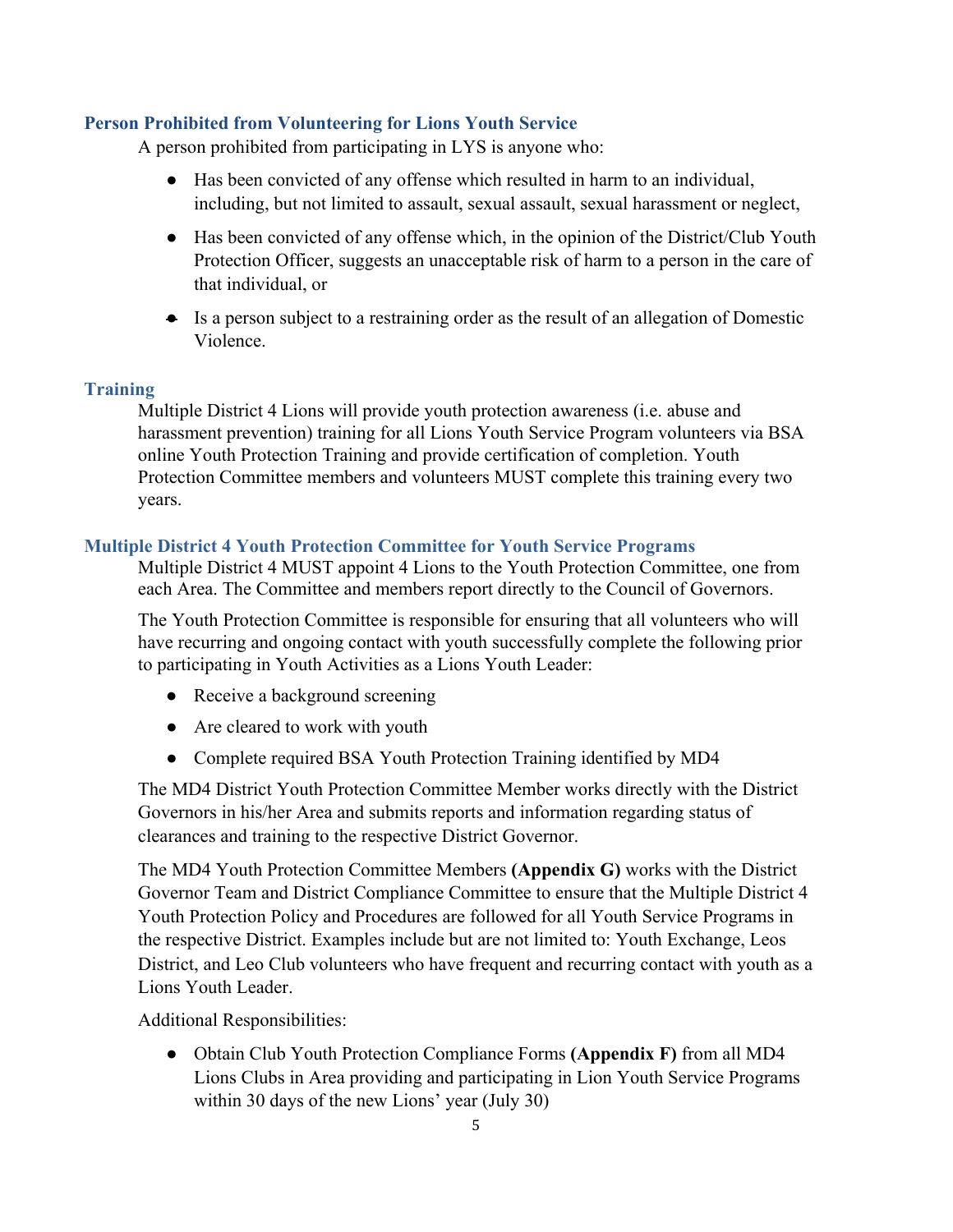- Submit a report to the Council of Governors summarizing the receipt of all compliance forms within 45 days of the new Lions' year (August 14 or August COG if earlier)
- Submit an annual report indicating the number of Youth Service Programs, number of Lion Youth Leaders by area and for entire MD4 annually within 45 days of the new Lions' year (August 14 or August COG if earlier)

## **All adults to whom a youth or someone on behalf of a youth reports an incident of abuse, harassment, or neglect MUST record and report the allegation following established guidelines. (Appendix B)**

### **MD4 Districts, Lions Clubs, and Youth Protection Officers are responsible for:**

- Informing the District Governor of any allegation of sexual abuse or harassment made by or on behalf of a youth program participant.
- Maintaining records of all allegations made.
- Ensuring proper handling of allegations, according to local laws and MD4 Youth Protection Policy and Procedures, and protection of the interests of all involved.
- Ensuring that Volunteer Applications, background clearances, and references for adult volunteers working with youth are maintained for at least ten years and are kept confidential.

## **INSURANCE AND INDEMNIFICATION**

- Lions Clubs International and MD4 have experienced litigation trends and issues arising out of the interdependent relationships between Lions and other supported youth groups and activities. And, while Lions Clubs International provides a general liability insurance program to protect its interests while delivering services to associated youth activities it is required that the associated agencies—in order to avoid some of the predicable and inherent conflicts arising out of their interdependent roles and obligations also maintain and provide primary general liability insurance in connection with covered claims made as a result of the delivery in connection with official youth activities.
- Associated organizations will indemnify to the fullest extent permitted by the law of the state where the activity is taking place against an award of punitive damages against any Lions employees, directors, officers, members or volunteers who act in "Good Faith" to enforce this policy.
- "Good Faith" as used herein MUST require Lions Clubs International and its agents to remove from any involvement in the youth program any employee, officer, member or other person known or suspected of engaging in conduct prevented herein or that might pose a risk of harm to others, including but not limited to, actual or alleged acts of criminal conduct,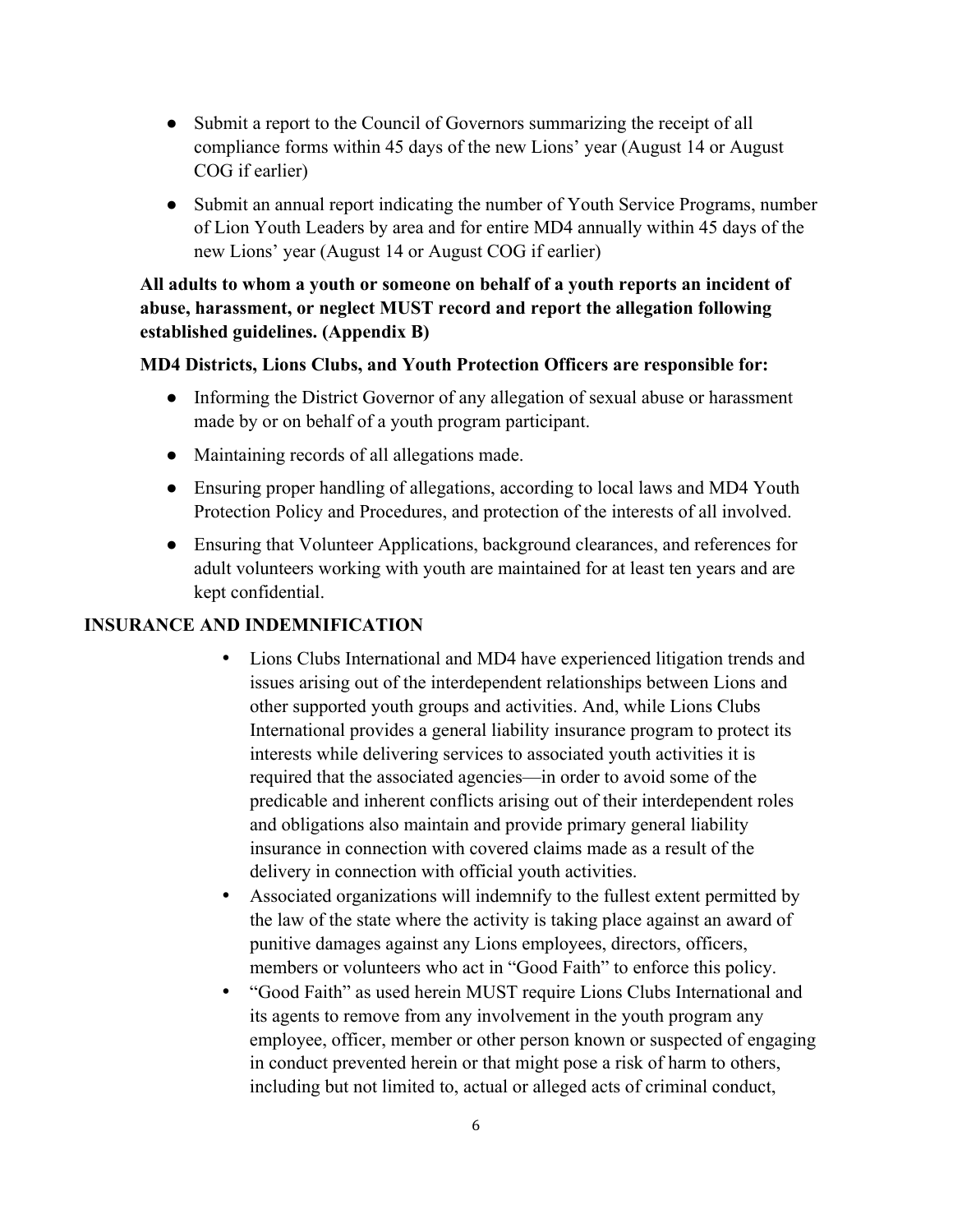violence, substance abuse, or reckless conduct involving motor vehicles or firearms. This does not require that the associated program indemnify any Lion or agent for acts intended or expected to result in harm or actions which are not in 'Good Faith" as described above.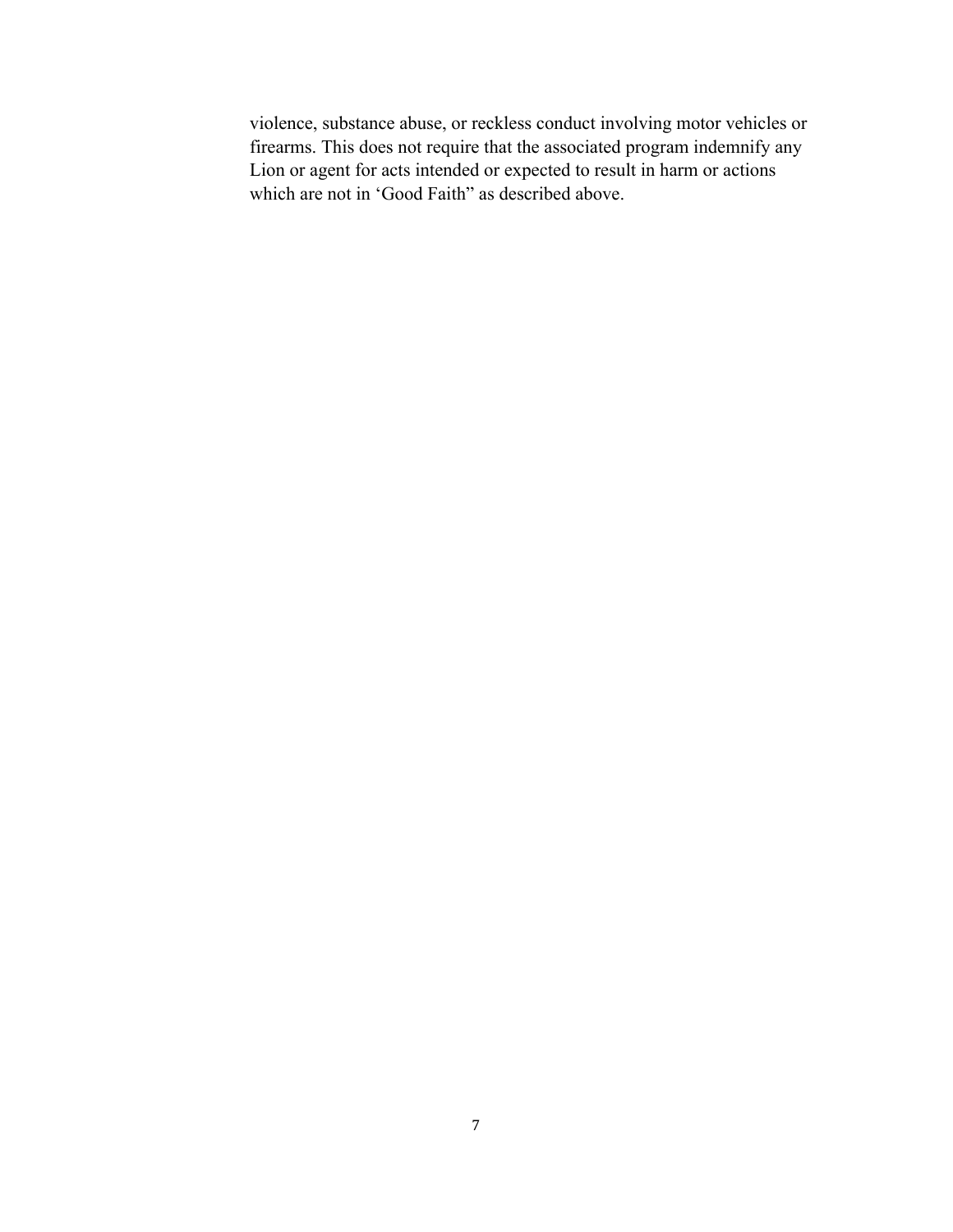## **Appendix A**

### **Multiple District 4 Policy Against Sexual Abuse and Harassment**

Multiple District 4 has a zero-tolerance policy against abuse and harassment. The District Governor, District Youth Service Chairperson, and District Youth Protection Officer will make every prudent and reasonable effort to ensure that no youth program participant is subjected to harassment or abuse in the context of Lions' activities and the District will take appropriate action if such behavior occurs.

### **Sexual Abuse**

Sexual abuse refers to engaging in implicit or explicit sexual acts with a youth or forcing or encouraging a youth to engage in implicit or explicit sexual acts alone or with another person of any age, of the same sex or the opposite sex.

Examples of sexual abuse include, but are not limited to:

- Any deliberate touching of sexual areas
- Non-touching offenses, such as indecent exposure, or exposing a minor or student to sexual or pornographic material.
- Any touching coupled with comments that could be understood to be a request to participate in sexual activity.

Sexual harassment refers to sexual advances, requests for sexual favors or verbal or physical conduct of a sexual nature. In some cases, sexual harassment precedes sexual abuse and is a technique used by sexual predators to desensitize or "groom" their victims.

Examples of sexual harassment may include, but are not limited to:

- Sexual advances
- Sexual epithets, jokes, written or oral references to sexual conduct
- Gossip regarding one's sex life, and comments about an individual's sexual activity, deficiencies, or prowess
- Verbal abuse of a sexual nature
- Displaying sexually suggestive objects or pictures
- Sexual leering or whistling
- Any inappropriate physical contact such as brushing or touching
- Obscene language or gestures and suggestive or insulting comments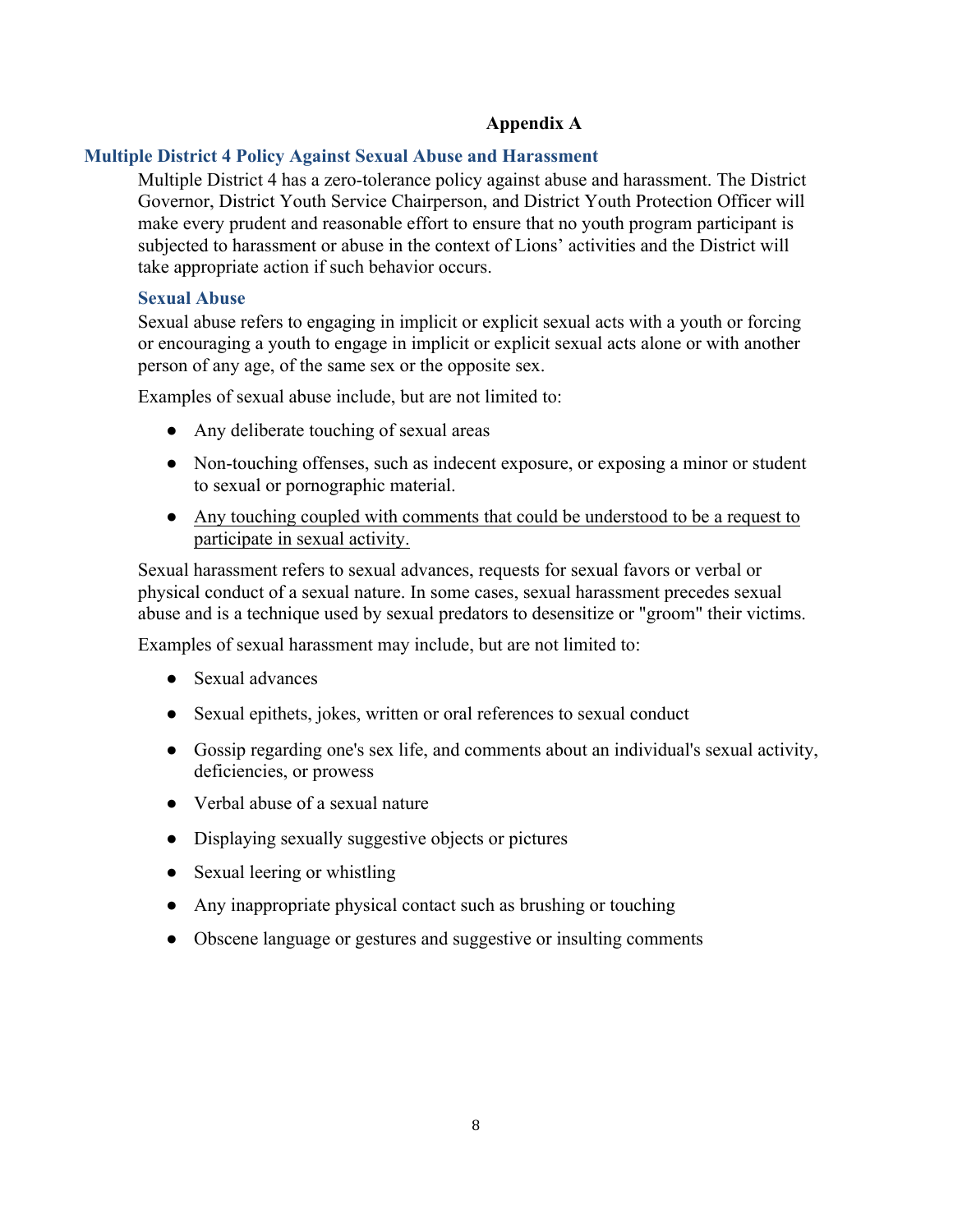## **Appendix B**

**Guidelines for Recording and Reporting an Allegation of Sexual Abuse or Harassment** *For use by all adults to whom a youth reports an incident of abuse, harassment, or neglect.*

## **Recording a Description of the Allegations**

- **Listen attentively and stay calm.** Acknowledge that it takes a lot of courage to report abuse. It is appropriate to be supportive. Do not express shock, horror or disbelief.
- **Assure privacy and discuss the limits of confidentiality.** Explain that you will have to tell someone about the abuse and/or harassment to make it stop.
- **Get the facts, but do not interrogate.** Ask the youth questions that establish what happened and who was involved. Reassure the youth that he/she did the right thing in telling you. Avoid asking "why" questions. Your responsibility is to present the youth's story to the proper authorities.
- **Be non-judgmental and reassure the youth involved.** Do not be critical of anything that has happened or anyone who might be involved. It is especially important not to blame or criticize the youth. Assure the youth that they were brave and mature to come to you.
- **Record:** Keep a written record of the conversation with the youth as soon as possible, including the date and time of the conversation. Use the youth's words and record only what has been told to you. KEEP TO THE FACTS AND DO NOT INCLUDE YOUR OPINIONS**.**
- **Confidentiality:** Do not contact the person who is being accused of abuse or harassment. Do not tell anyone about the report other than those required by the guidelines. Care MUST be taken to protect the rights of both the youth and the accused during the investigation**.**

## **Protecting Youth**

To ensure the safety and well-being of the youth involved, immediately remove the youth from the situation and all contact with the alleged perpetrator. Give reassurance that this is for the youth's safety and is not a punishment.

## **Reporting Allegations**

The adult to whom the allegations were reported MUST immediately contact the applicable Youth Protection Officer, who in turn **MUST immediately contact local law enforcement** and the District Youth Protection Officer, whose name and contact information are available in **Appendix F.**

All allegations of criminal abuse or harassment MUST be reported to local police authorities for investigation immediately. Investigations MUST be left entirely to law enforcement authorities. HOWEVER, whether the harassment meets the criminal requirements is up to law enforcement, not the District Youth Protection Officer or the District Governor; therefore, all allegations MUST be reported to local law enforcement.

In cases of non-criminal harassment (harassment that does not meet the criminal measure of intent and/or proof beyond reasonable doubt), the District Youth Protection Officer, and District Governor are responsible for any necessary follow-up.

If the allegation involves an exchange student, the District Youth Protection Officer and/or the Youth Exchange Committee Chair MUST report any allegation immediately to the local law enforcement and the District Governor. In addition, the Youth Exchange Committee Chair MUST report the allegation to their responsible officer, victim's family/responsible guardian.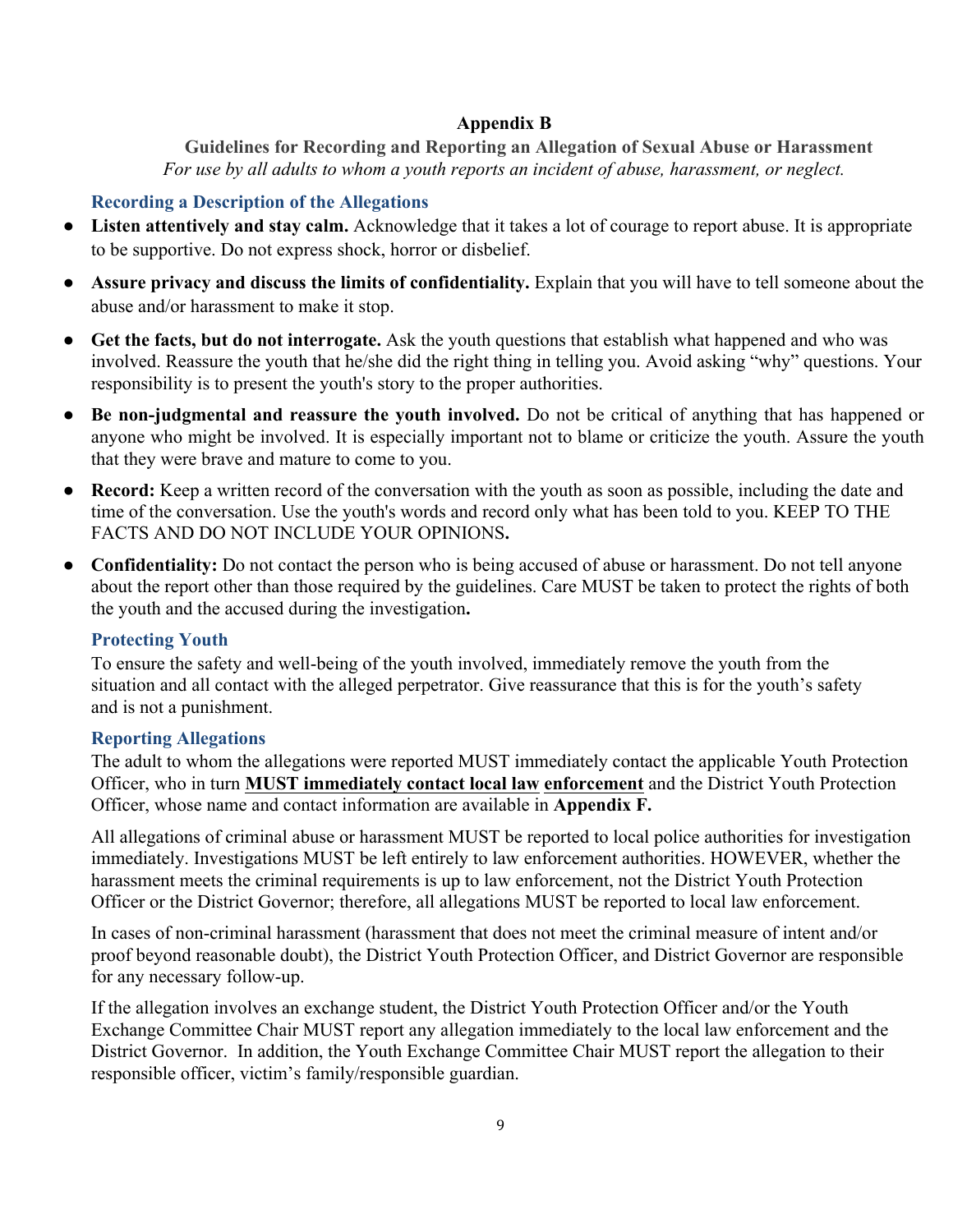The Youth Protection Officer and an attorney (determined by the severity of the allegation), MUST quickly meet with the parties to determine what steps MUST be taken to safeguard the well-being of the youth involved. These activities MUST be completed in confidentiality to protect the reputations of all the parties involved until decisions are made and actions are taken. The incident and allegations are not to be discussed. Actions MUST be taken to place the youth in a safe and neutral placement, and to suspend contact with any youth by the alleged abuser or harasser. Everyone MUST be instructed not to discuss the matter with anyone except the local authorities.

It is probable that even if a claim of sexual abuse, harassment, or neglect were not substantiated, there would be no way that the youth could be returned to the original situation. Other arrangements MUST be made.

### *For use by District Youth Protection Officer:*

- Confirm that the youth has been removed from the situation immediately and has no further contact with the alleged abuser or harasser.
- Make sure all Allegation Reporting guidelines are followed.
- Ensure the youth receives immediate support services. If available, offer the youth an independent, professional counselor to represent the interests of the youth.
- In the case involving a Lions' Youth Exchange student, the Lions' country contact officer MUST contact the youth's parents or legal guardians and will outline the steps taken to safeguard the health and well-being of the youth(s).
- Keep the District Governor informed of initial and follow up action.
- If an investigation into a claim of sexual abuse or harassment is inconclusive, then, for the safety of youth participants and the protection of the accused, additional safeguards MUST be put in place to assure the protection of any youth with whom the individual may have future contact. If there are subsequent claims of sexual abuse or harassment, the adult MUST be permanently prohibited from working with youth in a Lion's context. Regardless of criminal or civil guilt, the continued presence of the adult could be detrimental to the reputation of the organization and could be harmful to youth. It can also benefit the adult in preventing additional accusations from other youth. A person who is accused but later cleared of charges, may apply to be reinstated to participate in youth programs. Reinstatement is not a right, and no guarantee is made that he or she will be reinstated to his or her former position
- A Lions Club that does not follow the Youth Protection Policy cannot participate in Lions Youth Activities.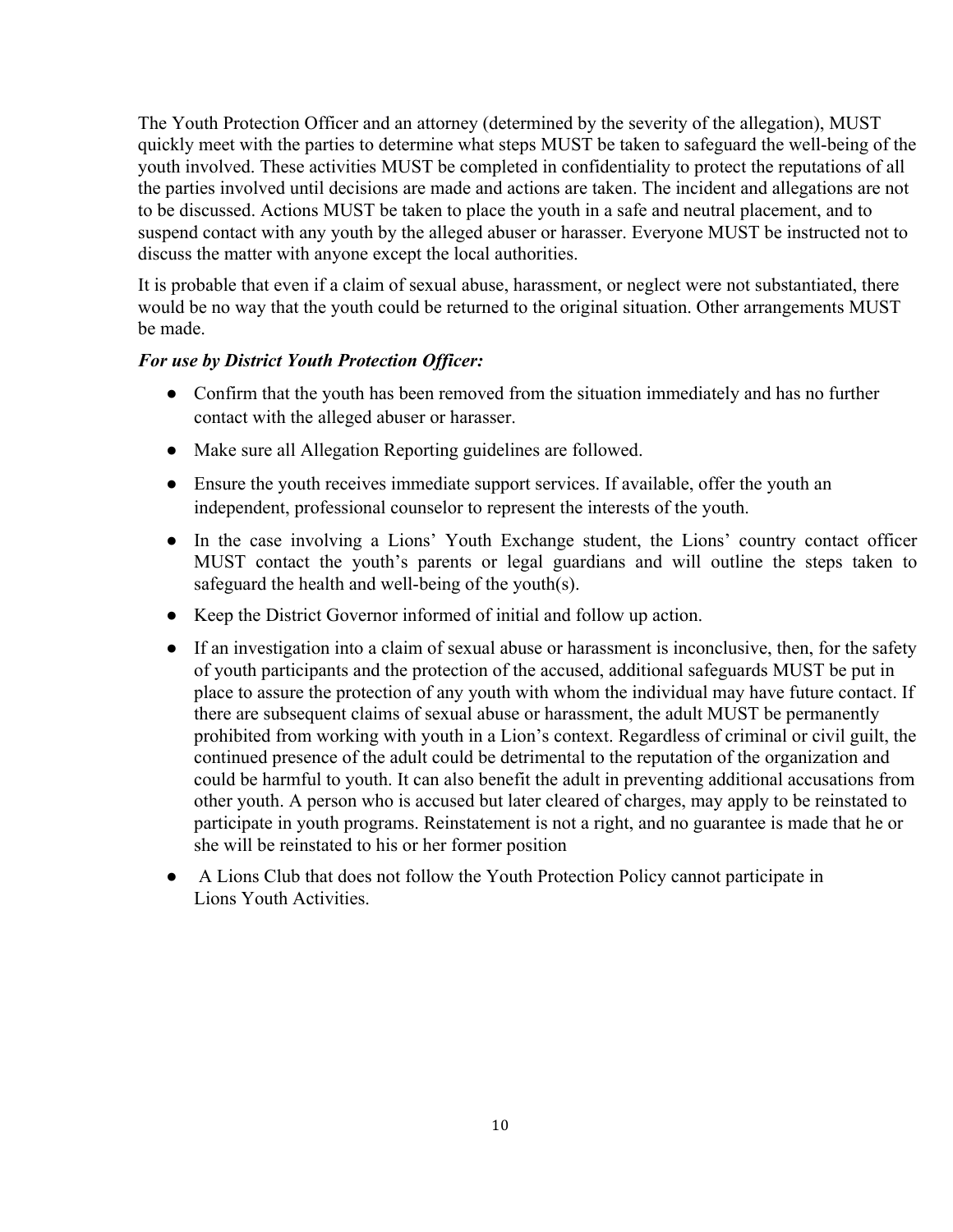# **Appendix C**

# **MULTIPLE DISTRICT 4 LIONSYOUTH SERVICE VOLUNTEER APPLICTION**

| <b>Applicant Information</b>                                                          |              |                              |                   |                                    |  |      |
|---------------------------------------------------------------------------------------|--------------|------------------------------|-------------------|------------------------------------|--|------|
| Last Name                                                                             |              | <b>First Name</b>            |                   | M.I.                               |  | Date |
| Address                                                                               |              |                              |                   | Apartment/Unit #                   |  |      |
| City                                                                                  | <b>State</b> |                              |                   | <b>ZIP</b>                         |  |      |
| Date of Birth                                                                         | Phone        |                              |                   | <b>Email Address</b>               |  |      |
| Driver's License No.                                                                  | Club?        | Are you a member of a Lions  |                   | If yes, Name of Club & Year Joined |  |      |
| VOLUNTEER HISTORY WITH YOUTH for past 5 years (attach additional sheets if necessary) |              |                              |                   |                                    |  |      |
|                                                                                       |              |                              |                   |                                    |  |      |
| Organization Name<br>Address                                                          |              | Organization Name<br>Address |                   |                                    |  |      |
| City, State $&$ Zip                                                                   |              |                              | City, State & Zip |                                    |  |      |
| Position & Dates Held                                                                 |              | Position & Dates Held        |                   |                                    |  |      |
|                                                                                       |              |                              |                   |                                    |  |      |
|                                                                                       |              |                              |                   |                                    |  |      |
|                                                                                       |              |                              |                   |                                    |  |      |

| EMPLOYMENT HISTORY for past 5 years (attach additional sheets if necessary) |                                |
|-----------------------------------------------------------------------------|--------------------------------|
| Current Employer                                                            | Prior Employer                 |
| Address                                                                     | Address                        |
| City, State $&$ Zip                                                         | City, State $&$ Zip            |
| Position & Dates of Employment                                              | Position & Dates of Employment |
| Supervisor's Name & Phone                                                   | Supervisor's Name & Phone      |
|                                                                             |                                |
|                                                                             |                                |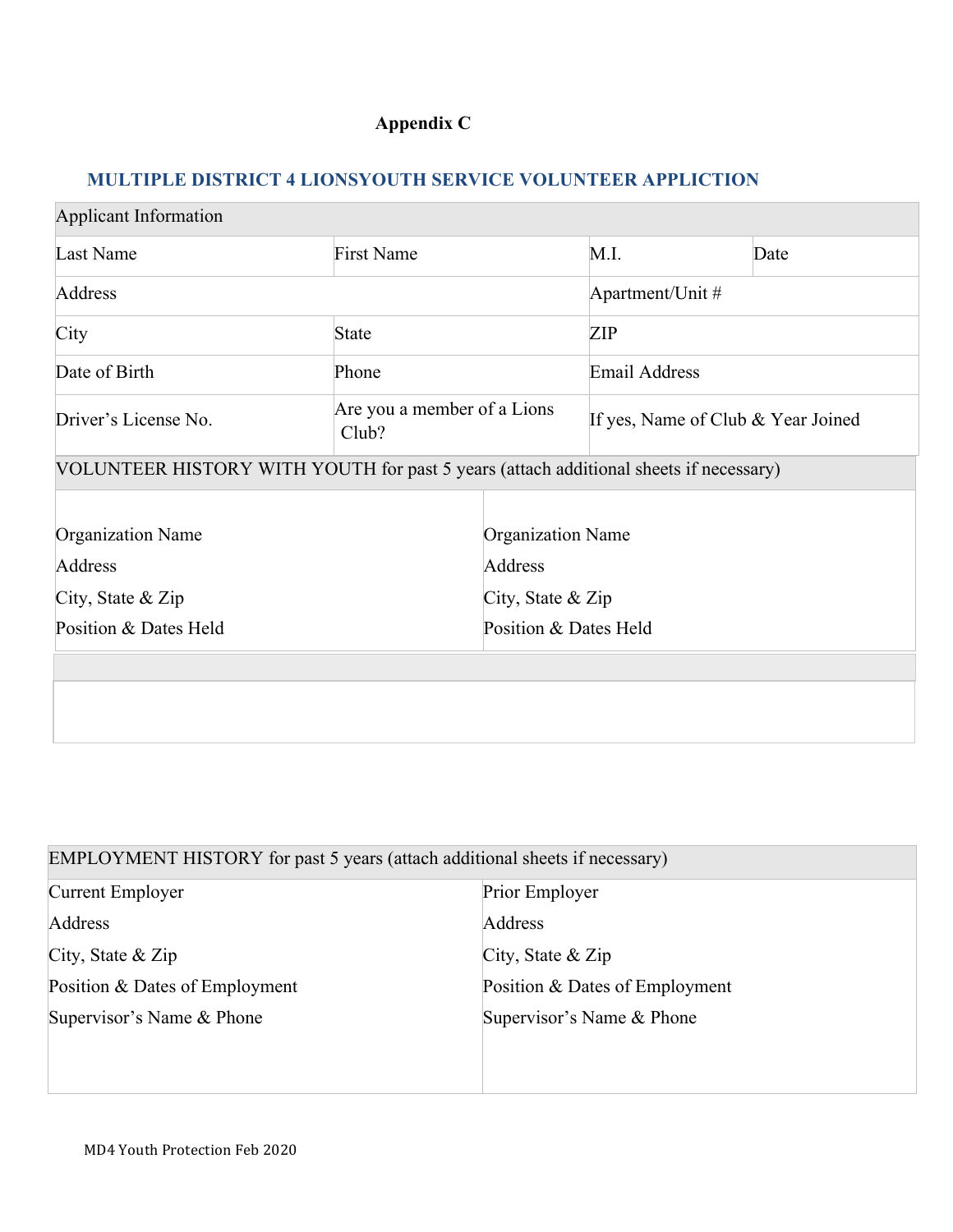| Prior Employer                 | Prior Employer                 |
|--------------------------------|--------------------------------|
| Address                        | Address                        |
| City, State $&$ Zip            | City, State $&$ Zip            |
| Position & Dates of Employment | Position & Dates of Employment |
| Supervisor's Name & Phone      | Supervisor's Name & Phone      |

# PERSONAL REFERENCES (may not be relatives & no more than one Lion reference please)

| Name                | Name                |
|---------------------|---------------------|
| Relationship        | Relationship        |
| Address             | Address             |
| City, State $&$ Zip | City, State $&$ Zip |
| Phone               | Phone               |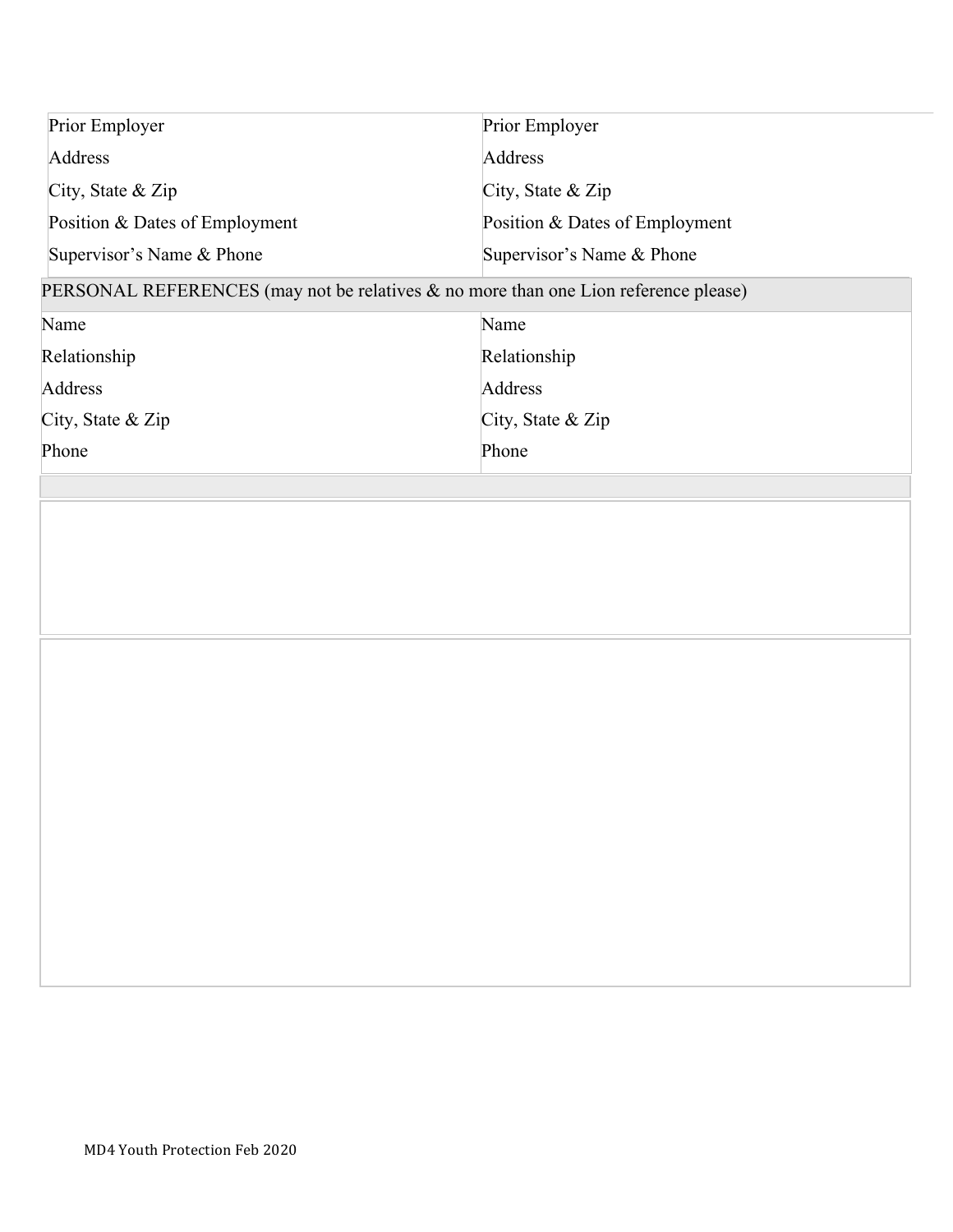## APPLICANT CERTIFICATION

I acknowledge that Multiple District 4 (MD4) is committed to creating and maintaining the safest possible environment for all participants in our Youth Programs and that it is the duty of all Lions, their spouse and/or partner, and any other volunteers, to safeguard to the best of their ability the welfare of young people involved in Lion programs and activities, and to prevent any physical, sexual, or emotional abuse of youth participants. I understand that participation as a volunteer for a MD4 Lion Youth Service Program requires that I participate in Youth Protection training and pass an exam at the conclusion of the training.

I certify that all the statements in this application, and any attachments, are true and correct to the best of my knowledge and that I have not withheld any information that would affect my application unfavorably. I understand that MD4 will deny a volunteer position to anyone convicted of a crime of violence. I give my permission to MD4 to verify information contained in this application including background checks and driving records, contact with my former employers, and with references provided. I understand that the information provided will be used, in part, to determine my eligibility for a volunteer position with Multiple District 4 Lions Clubs and that as long as I remain a volunteer, this information may be checked again at any time. I acknowledge that I will have an opportunity to review the background check received, and if I dispute it, a procedure is available for clarification.

In consideration of my acceptance and participation in Multiple District 4 Lion Youth Service Programs, I hereby release and agree to save, hold harmless, and indemnify all members, officers, directors, committee members, employees of the participating Lions clubs and districts, and of Lions Clubs International ("Indemnities"), from any and all liability for any loss, property damage, personal injury, or death, including any such liability that might arise out of the negligence of any of the indemnities or might be suffered or claimed by me as a result of an investigation of my background in connection with this application. I further agree to conform to the rules, regulations, and policies of MD4 Lion Youth Service Programs and its affiliates.

I acknowledge that I have read and understand the above affidavit, consent, and waiver and that I sign this form voluntarily.

Applicant's Signature Date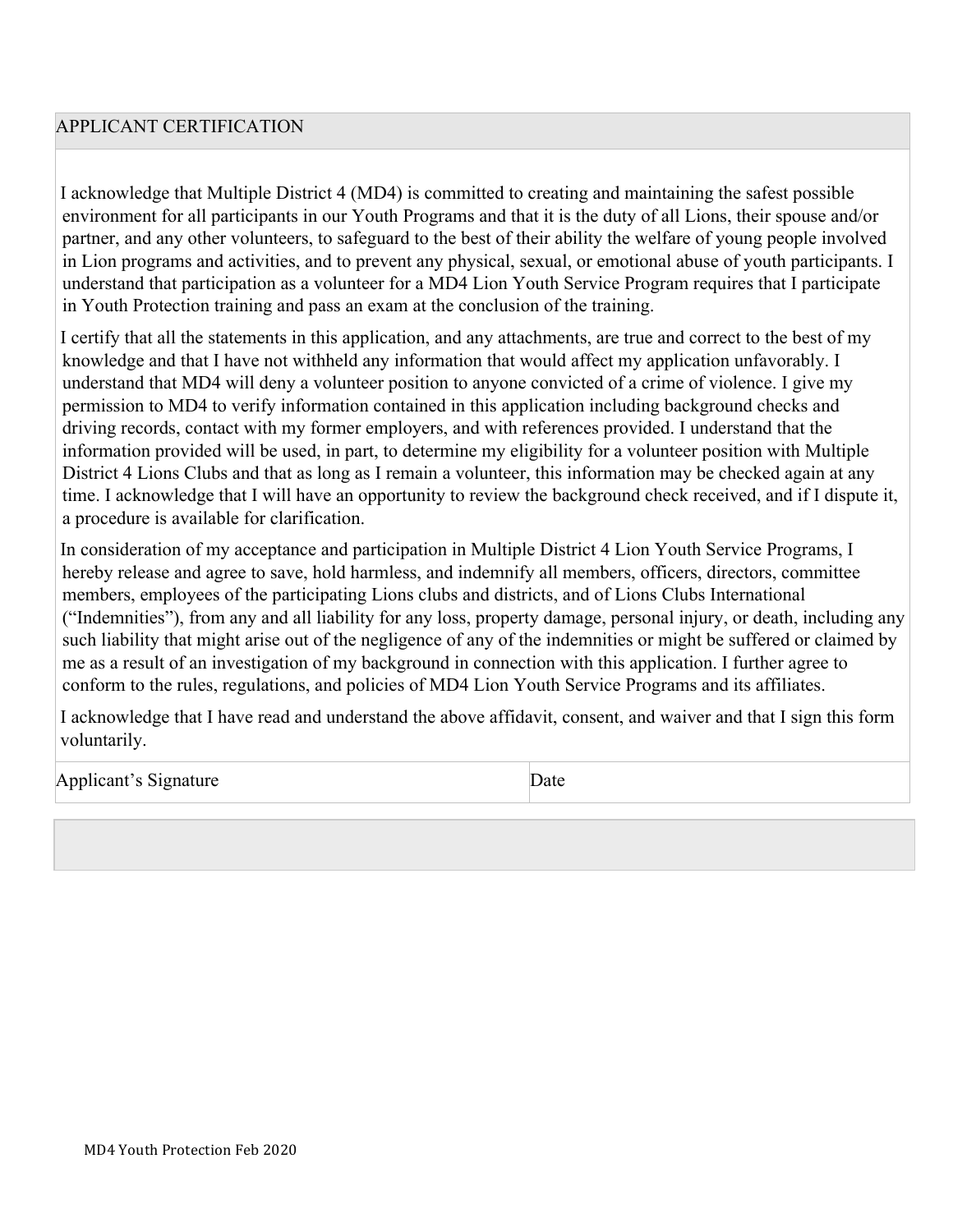### **Appendix D**

*Sample Personal Reference Questions for Telephone Interview*

# **PERSONAL REFERENCE FOR LIONS MULTIPLE DISTRICT 4 YOUTH SERVICE VOLUNTEER**

Applicant Name

Organization

Relationship to Applicant

Phone **Phone** 

How do you know (applicant)?

How long have you known him/her?

S/he has applied for a position a volunteer with a Multiple District 4 Lions program working directly with youth (explain position). Are you aware of (applicant) doing any similar work in the past?

Do you think s/he is well suited to the responsibilities of this position?

What do you think his/her strengths are?

Do you have any concerns about him/her doing this type of volunteer work?

Do you know of any reason we wouldn't want (applicant) to work directly with young people?

Is there anything else you think we should know about (applicant)?

Reference conducted by extension of the state of the state of the state of the state of the state of the state of the state of the state of the state of the state of the state of the state of the state of the state of the

Date and the set of the set of the set of the set of the set of the set of the set of the set of the set of the set of the set of the set of the set of the set of the set of the set of the set of the set of the set of the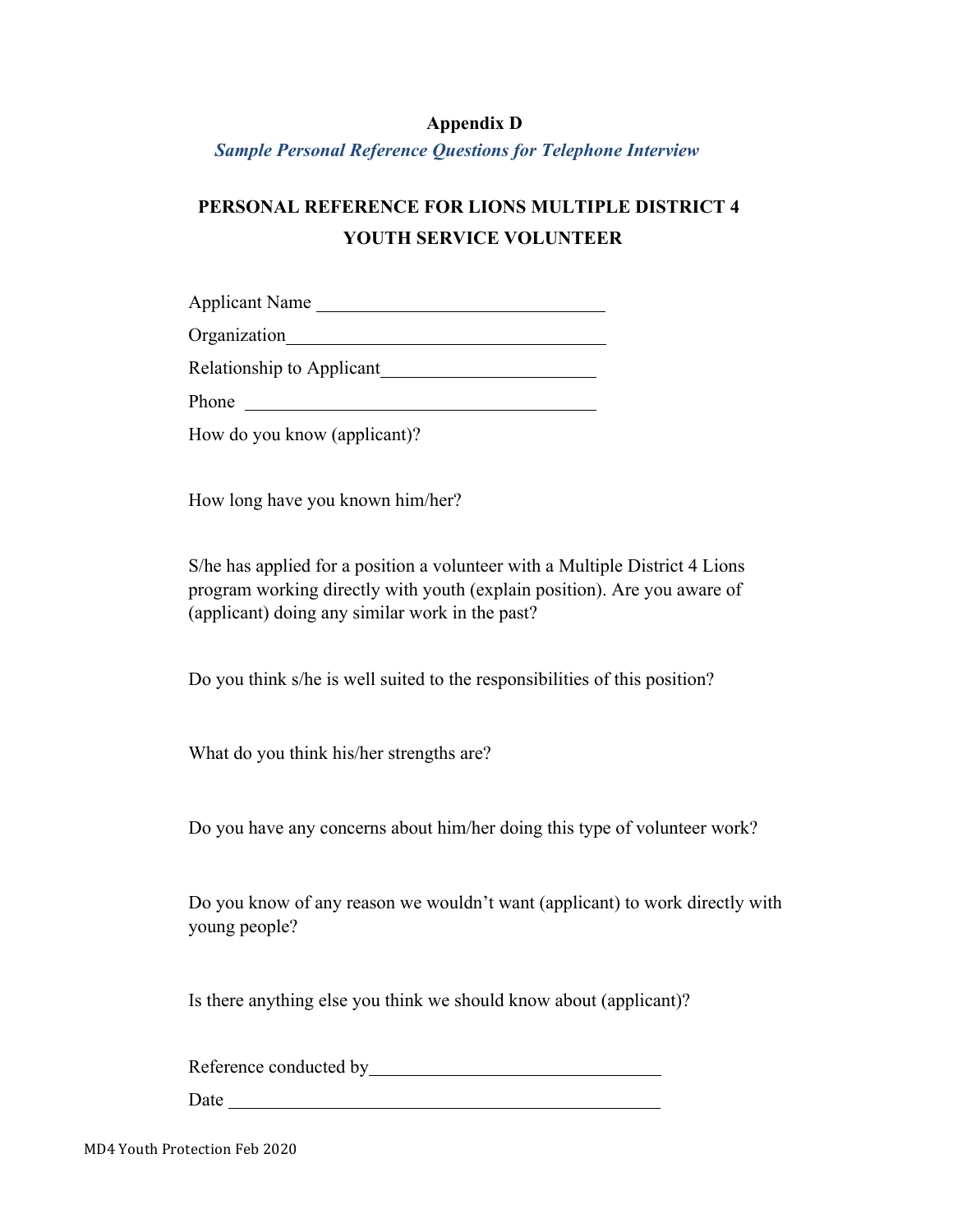## *Appendix E*

# *Sample Employment/Volunteer Reference Questions for Telephone Interview* **EMPLOYMENT/VOLUNTEER ORGANIZATION REFERENCE FOR LIONS MULTIPLE DISTRICT 4 YOUTH SERVICE VOLUNTEER**

|       | Applicant Name Contact Name Contact Name Contact Name Contact Name Contact Name Contact Name Contact Name Contact Name Contact Name Contact Name Contact Name Contact Name Contact Name Contact Name Contact Name Contact Name |
|-------|--------------------------------------------------------------------------------------------------------------------------------------------------------------------------------------------------------------------------------|
|       |                                                                                                                                                                                                                                |
|       |                                                                                                                                                                                                                                |
|       | Supervisor/Director's Name                                                                                                                                                                                                     |
| Phone |                                                                                                                                                                                                                                |
|       | Verify reporting relationship, position and dates held.                                                                                                                                                                        |
|       | Please tell me about the responsibilities of this position.                                                                                                                                                                    |
|       | How would you describe this person's ability to full those responsibilities?                                                                                                                                                   |
|       | What did s/he do well in this position?                                                                                                                                                                                        |
|       | Were there any issues concerning his/her performance?                                                                                                                                                                          |
|       | The volunteer position s/he is applying for involves<br>working directly with youth. Do you know of any reason<br>we wouldn't want (applicant) to work directly with young<br>people?                                          |
|       | What else do you think I should know about (applicant)?                                                                                                                                                                        |
|       | (If not currently employed): Would you rehire this<br>person if the opportunity became available?                                                                                                                              |
|       |                                                                                                                                                                                                                                |
|       | <u> 1989 - Johann Barbara, martxa amerikan personal (h. 1989).</u><br>Date                                                                                                                                                     |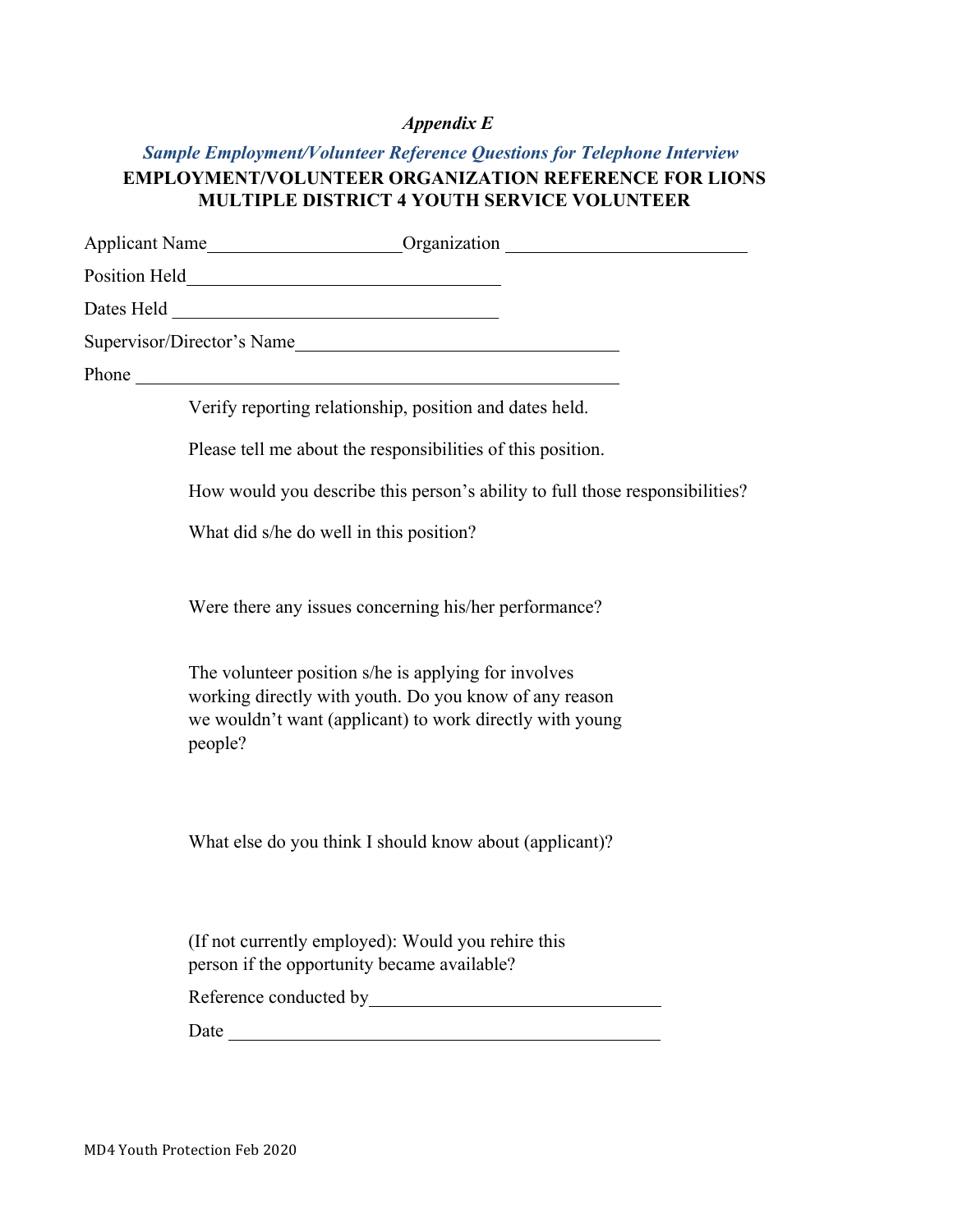## **Appendix F MULTIPLE DISTRICT 4 YOUTH SERVICE COMPLIANCE FORM**

This form MUST be completed prior to participation in any Multiple District 4 Youth Service Program and annually thereafter.

### The Lions Club: **and Linear Club**: *leader*  $\blacksquare$

**Acknowledges receipt and review of the following information:**

- Multiple District 4 Lions Youth Protection Policy
- Abuse and Harassment Prevention Training Manual and Leaders' Guide (available on the Multiple District 4 Website)

### **Confirms that this Lions Club:**

- Is operating its Youth Service Programs in Accordance with Multiple District 4 Lions policies and guidelines.
- Has completed Board adoption of the Multiple District 4 Youth Protection Policy.

## **Is conducting or will conduct the following Youth Service programs/activities during this Lion year (check all applicable):**

Youth Exchange

Leo Club

Leo Leadership Workshop

Other (Please explain. Attached extra sheet if needed.)

Club President Signature:

Date:

*This form MUST be returned to the District Youth Protection Officer by June 30.*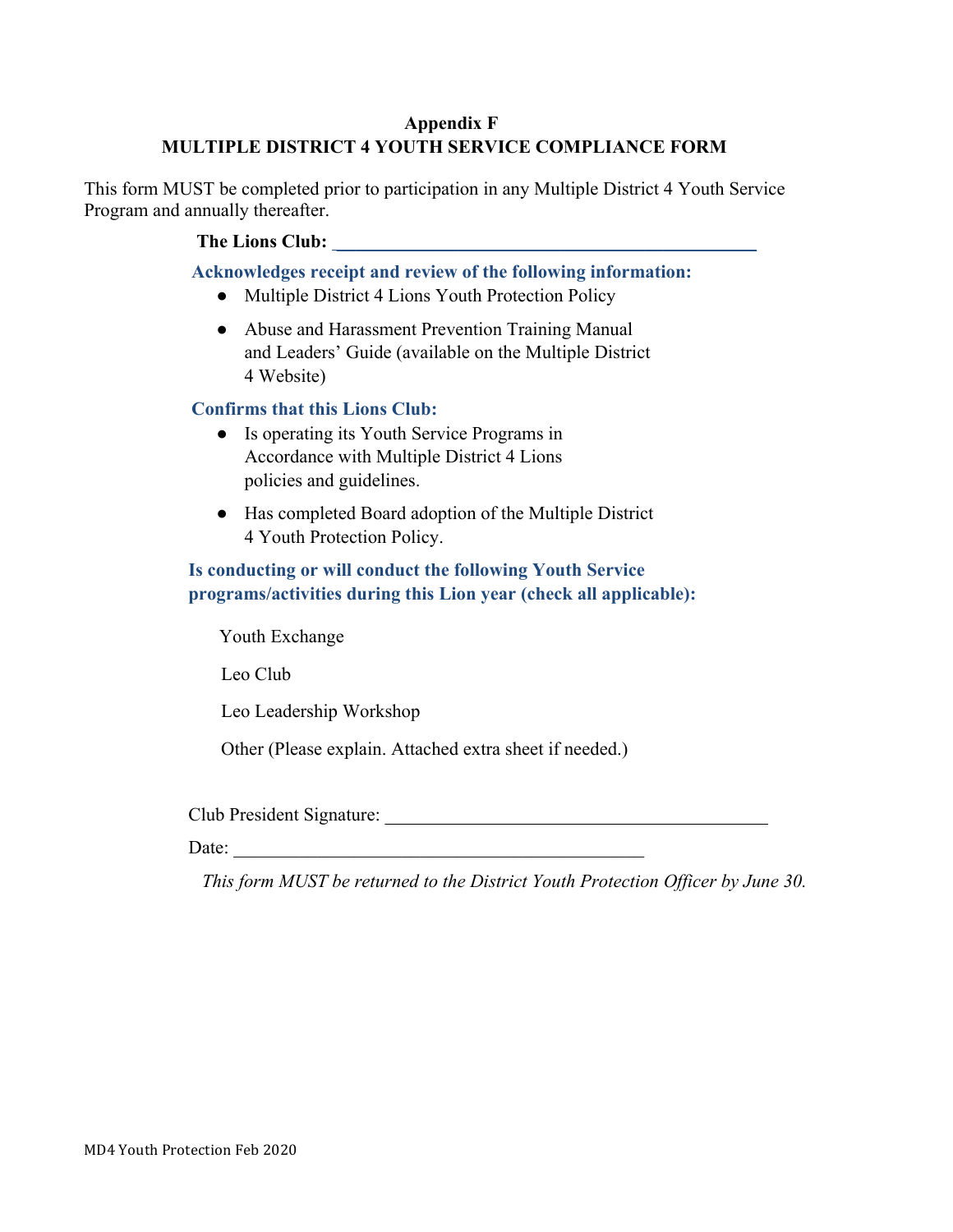### **Appendix G**

# **MULTIPLE DISTRICT 4 LIONS YOUTH SERVICE CHAIR PERSONS & YOUTH PROTECTION OFFICERS CONTACT INFORMATION**

### **MD4 Youth Protection Officer Area 1**

NAME Claudia Miller

PHONE 209-596-1219

EMAIL ckay613cayucos@gmail.com

### **MD4 Youth Protection Officer Area 2**

NAME Don Gall

PHONE 209-480-9217

EMAIL dongall95336@gmail.com

### **MD4 Youth Protection Officer Area 3**

NAME Juanita Nichols

PHONE 805-720-8508

EMAIL lionjuanitagn@gmail.com

## **MD4 Youth Protection Officer Area 4**

- NAME Manny Sanchez
- PHONE 562-708-9061
- EMAIL lionmanny@gmail.com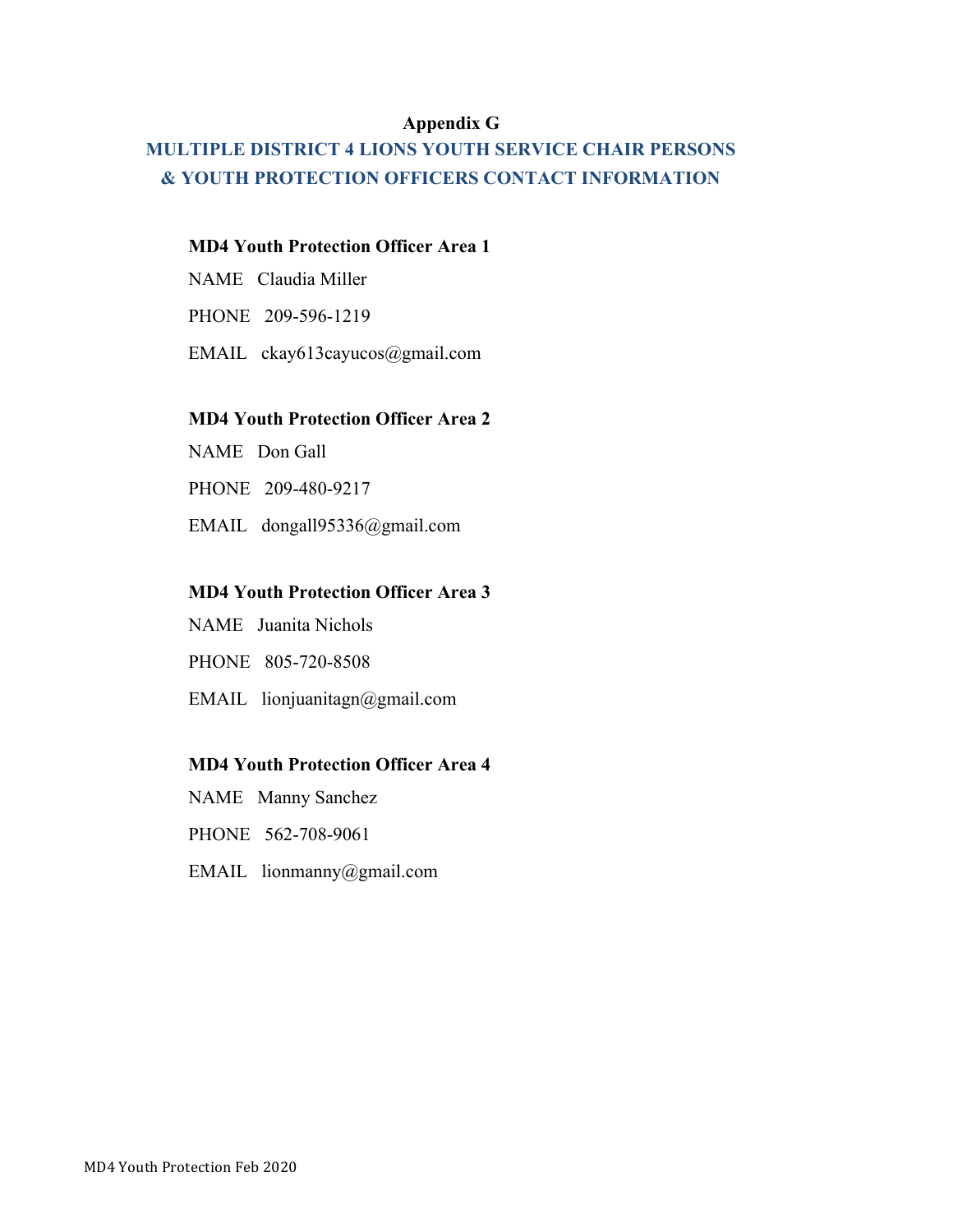## **Appendix H**

# **MD4 Youth Protection Committee Duties and Responsibilities**

**Criteria for Selection of MD4 Youth Protection Committee Members**

- **1. Experience in background clearance procedures and/or facilities/programs requiring background clearance to work with individuals served**
- **2. Demonstrated skills in working with confidential information and maintaining confidentiality following established laws, rules and regulations.**
- **3. Experience with youth or vulnerable populations requiring mandatory background clearance**
- **4. Essential Duties:** 
	- **a. Review background clearances. Report pass/fail clearance to District Governor or his/her designee within 3 days of receipt of background clearance.**
	- **b. Receive Training Certificates for each approved Lion Youth Leader file and enter date received in database for approved Lion Youth Leaders and date next training is required. (2 years)**
	- **c. Receive TB Clearance and enter in database for approved Lion Youth Leaders and date next training is required. (3 years)**
	- **d. Meet as a Team when an applicant does not pass background clearance and he/she asks to appeal the decision and review with the applicant the circumstances of the denial. The Team will review all information and make a decision as to allow or not allow an exception. The decision should be documented and a record maintained for 6 months. The applicant should be told the outcome of the decision.**

## **Handling of Confidential Information**

- 1. Sterling is the permanent custodian of records.
- 2. Each Area Youth Protection Committee Member will have access to the Area he/she is responsible for reviewing and managing.
- 3. Each Area Member will have an assigned access code and password specific to their Area.
- 4. Background Clearance Documents will not be held by MD4 or Area Members. Documents will be maintained at Sterling Volunteers.
- 5. The MD4 Administrator and the Council Chair will have access to Sterling Volunteer Records.
- 6. The MD4 Youth Protection Committee Members, MD4 Administrator, and Council Chair are required to sign Confidentiality Statement which prohibits the sharing of any information except as directed by policy and procedures.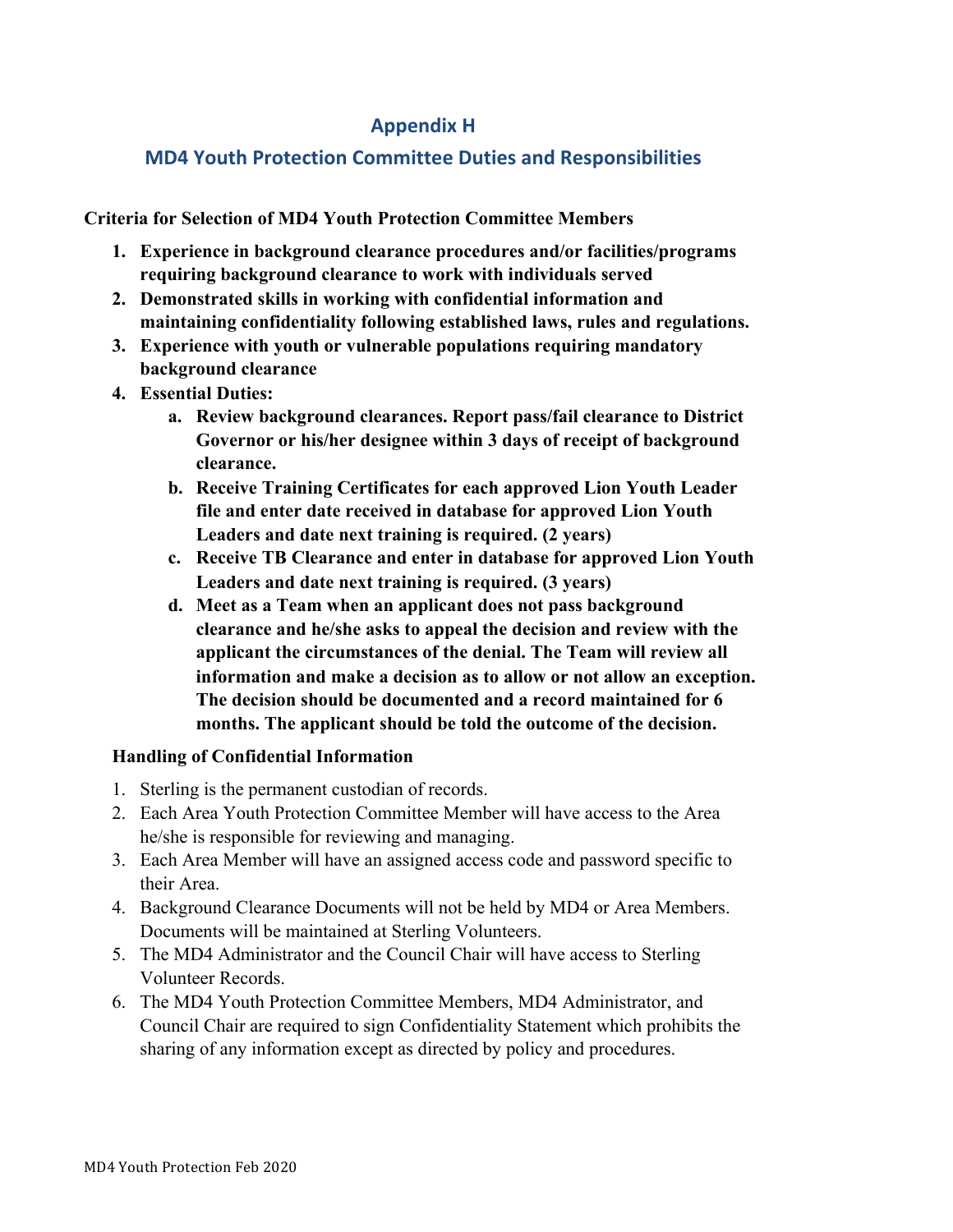7. Area Member shares the applicant's status (pass/fail) with the appropriate District Governor or his/her designee within 3 days of receipt of report. Reports are usually available within 24 hours.

### **Approved Background Clearances**

- 1. Individuals cleared to work with Youth Programs will be posted in the Sterling Volunteers database dashboard. All Area Members have access to the database dashboard. The Sterling database dashboard record is permanent and ongoing.
- 2. Sterling Volunteers maintains a secure, confidential and permanent record of all MD4 volunteer applicants.

### **Not Approved Background Clearances**

- 1. An applicant who does not pass the Background Clearance is able to dispute an unsatisfactory background clearance. The applicant must follow the process outlined by Sterling Volunteers and is solely responsible for addressing any issues identified. This process is between Sterling and the applicant.
- 2. Sterling will provide MD4 with either a clearance, not cleared, or a for consideration report upon completion of the dispute.
- 3. An applicant with a "For Consideration" finding status will be reviewed by the MD4 Youth Protection Committee and Council Chair to make a final decision on status. This review is on a case by case basis.

### **Other Required Documentation and Frequency of Submission**

- 1. Applicants must submit proof of most recent
	- a. TB test (within 2 years)
	- b. Certificate of Completion of Training, and
	- c. Proof of valid driver's license, driving record and valid auto insurance.
		- i. If applicant is not able to provide evidence of driver's license, driving record, and insurance he/she will not be allowed to transport youth under the age of 18.
- 2. TB Tests are required every 3 years
- 3. Driver's License are required prior to expiration of current License
- 4. Driving record and proof of insurance are required annually
- 5. Protecting Youth Training is required every 2 years
- 6. Background screening is required every 2 years